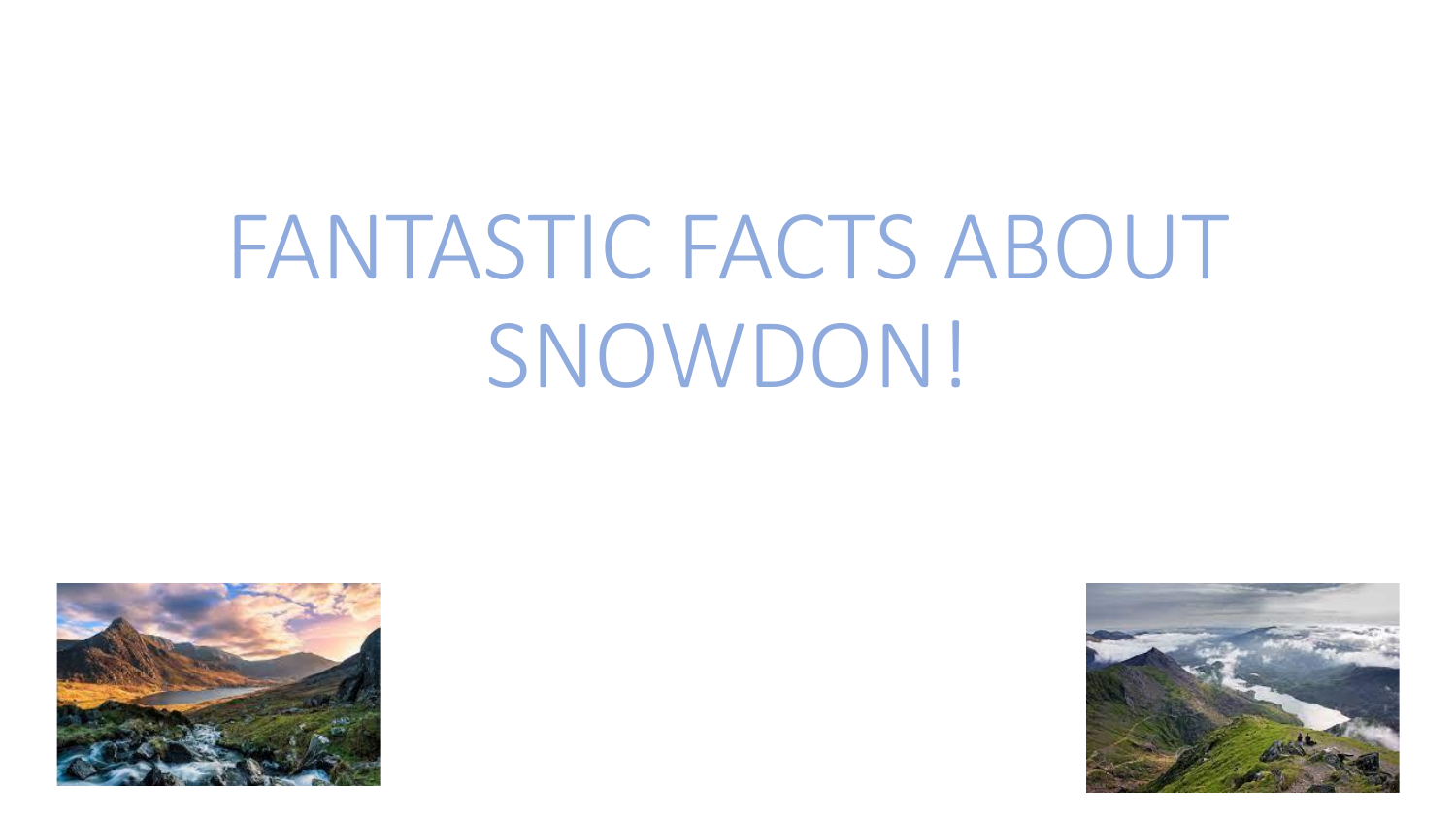

### The train!



The train has been on the mountain since 1896! Sometimes when people are tired or don't want to walk, they take the train. The Snowdon railway has operated almost uninterrupted since its inception as commercial tourist railway.

Celebrities such as Katherine Jenkins OBE, Sir Bryn Terfel CBE and Sir David Brailsford CBE have all visited in recent years!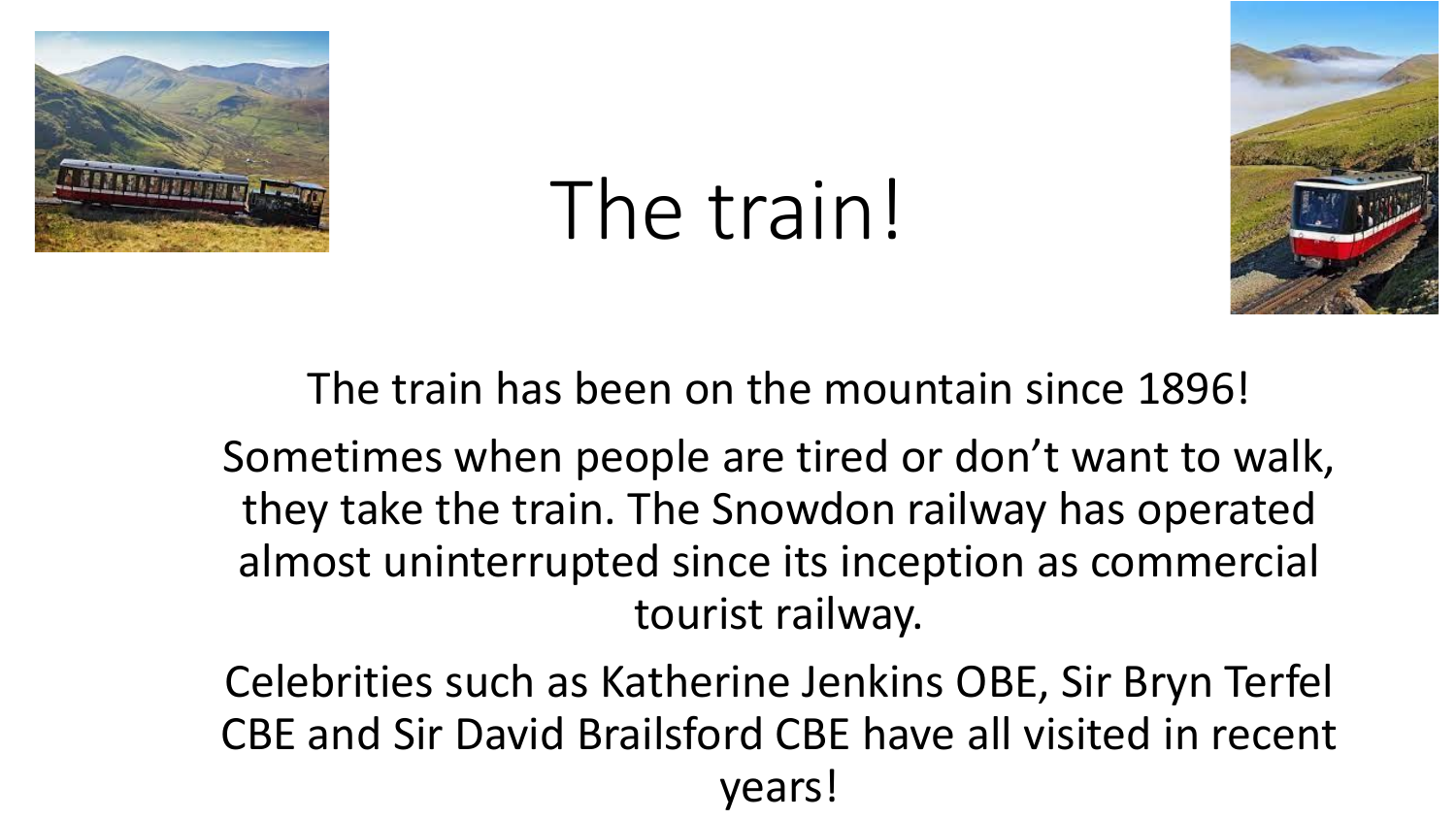### Crash and splash!

This is how it works!

The person to be blobbed sits in the position at the end of the bob (a giant air – filled pillow) looking over the water the blobber is at the other end, climbing at 4.5 metre tower with a dastardly smile apon their faces!

When they get to the top the blobber takes aim (its hard to miss)

And jumps down onto the blobber catapulting their mate high into the air before the hit they hit the water (expect some spectacular splashdowns).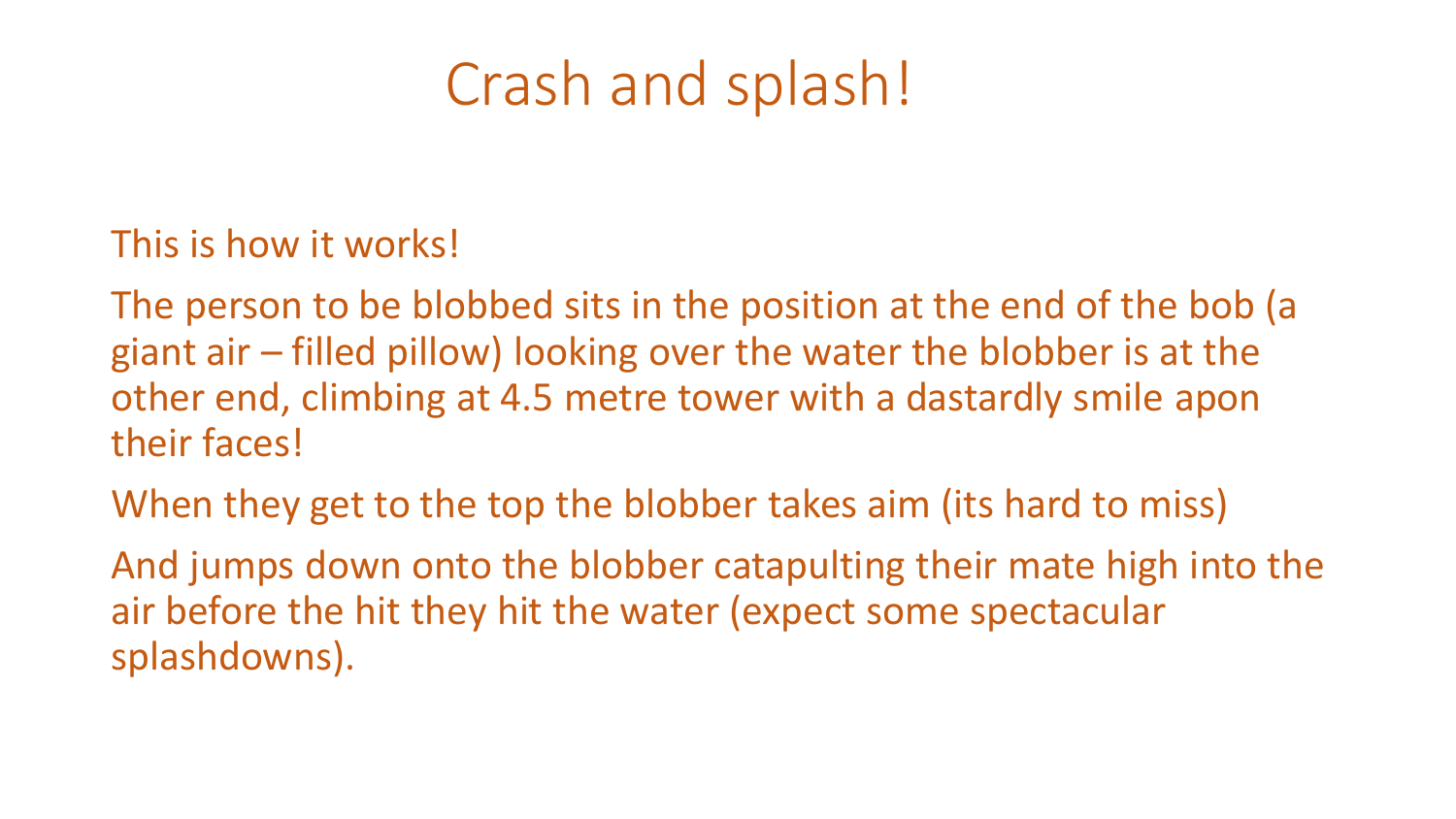#### What to take with you



- -Warn windproof and waterproof .Layers work best!
- -Footwear should have a treaded sole and support your ankles.
- -Spare clothing ,hat and gloves-even in summer
- Demin jeans are not appropriate clothing for hillwalking
- You need high energy snacks such as **chocolate** or nuts or dried fruits
- Always carry water even if its cool weather .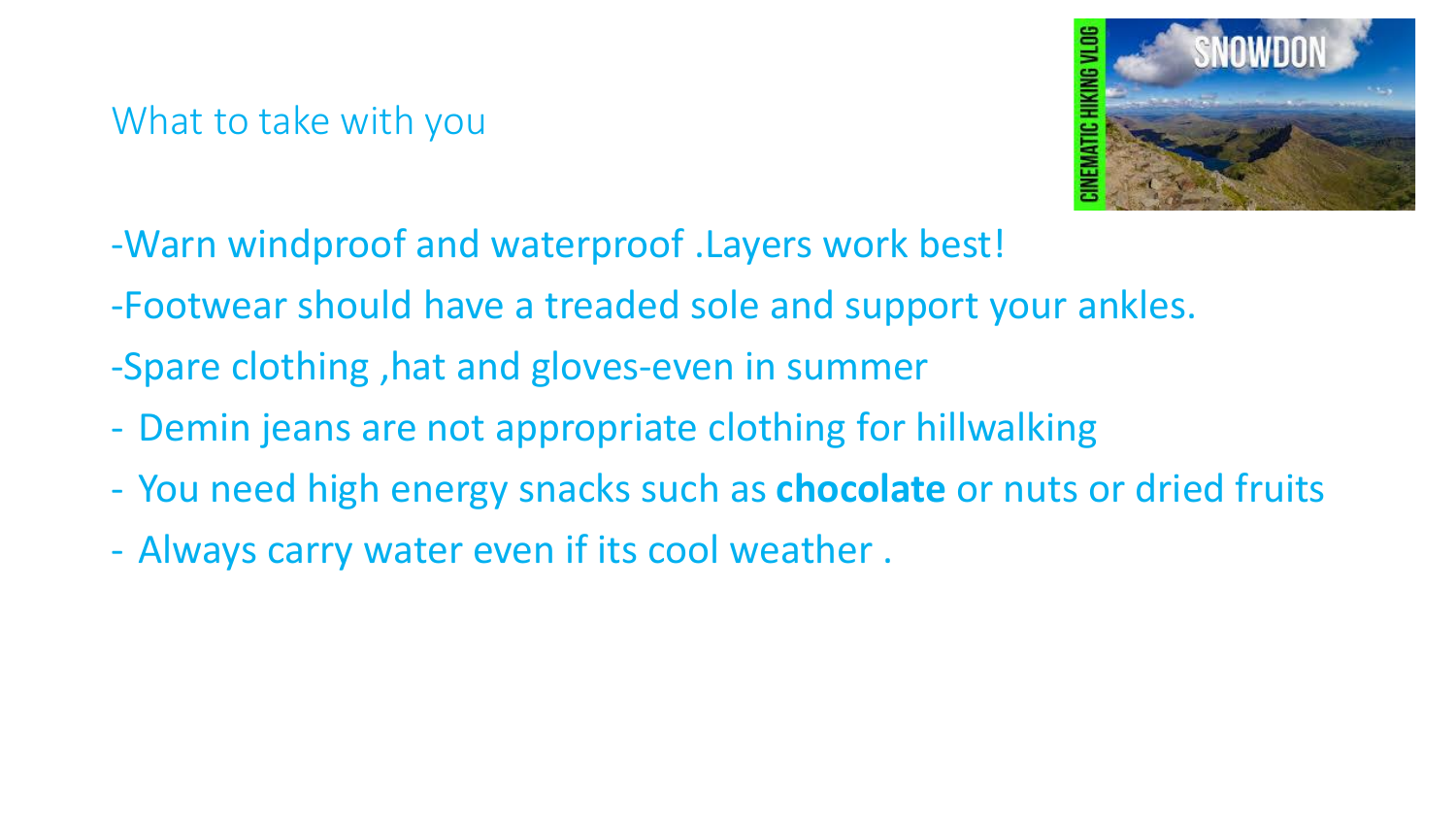



## Glamping

Each of are comfortable wooden glamping pods sleeps up to four people with a small double bed and two singles. There's underfloor heating.